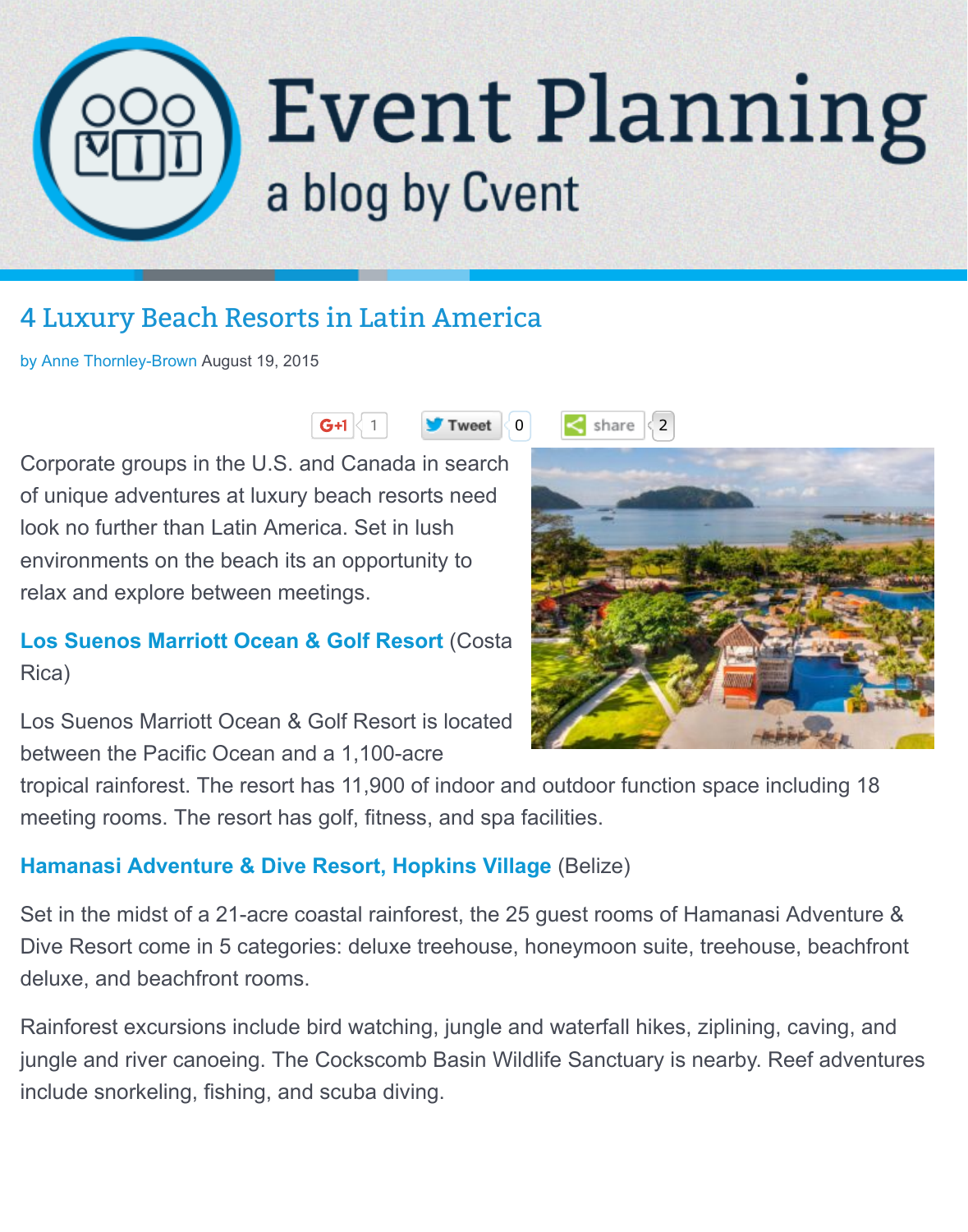

#### **JW Marriott Panama Golf and Beach Resort** (Panama)

With 118 Spanish Colonial-style guest rooms, 8 meeting rooms and 6 breakout room Marriott Panama Golf and Beach Resort is only 80 miles from Panama City. Golf, fitn facilities ensure relaxation.

#### **[Mukul Luxury Resort and Spa](http://www.cvent.com/rfp/rio-hato-hotels/jw-marriott-panama-golf-beach-resort/venue-98f62e7f31fa4154a0d948808d22e777.aspx)** (Nicaragua)

This boutique hotel with 37 units is set on beautiful Manzanillo Beach. The 12-kilome network of cycling and hiking trails provides an close-up view of monkeys, tropical bires, and the number of monkeys, and the number sloths.

[Guests can select from beach vi](http://www.cvent.com/rfp/rivas-hotels/mukul-beach-golf-spa/venue-21dd93a7312042668899a2766d789b35.aspx)llas, bohios, Casona Don Carlos (a 4-bedroom beach and Suite Dona Vivian with 2 master bedrooms. Furniture and accent pieces have be handcrafted by Nicaraguan artisans from local teak, sugarcane, and rum barrel stave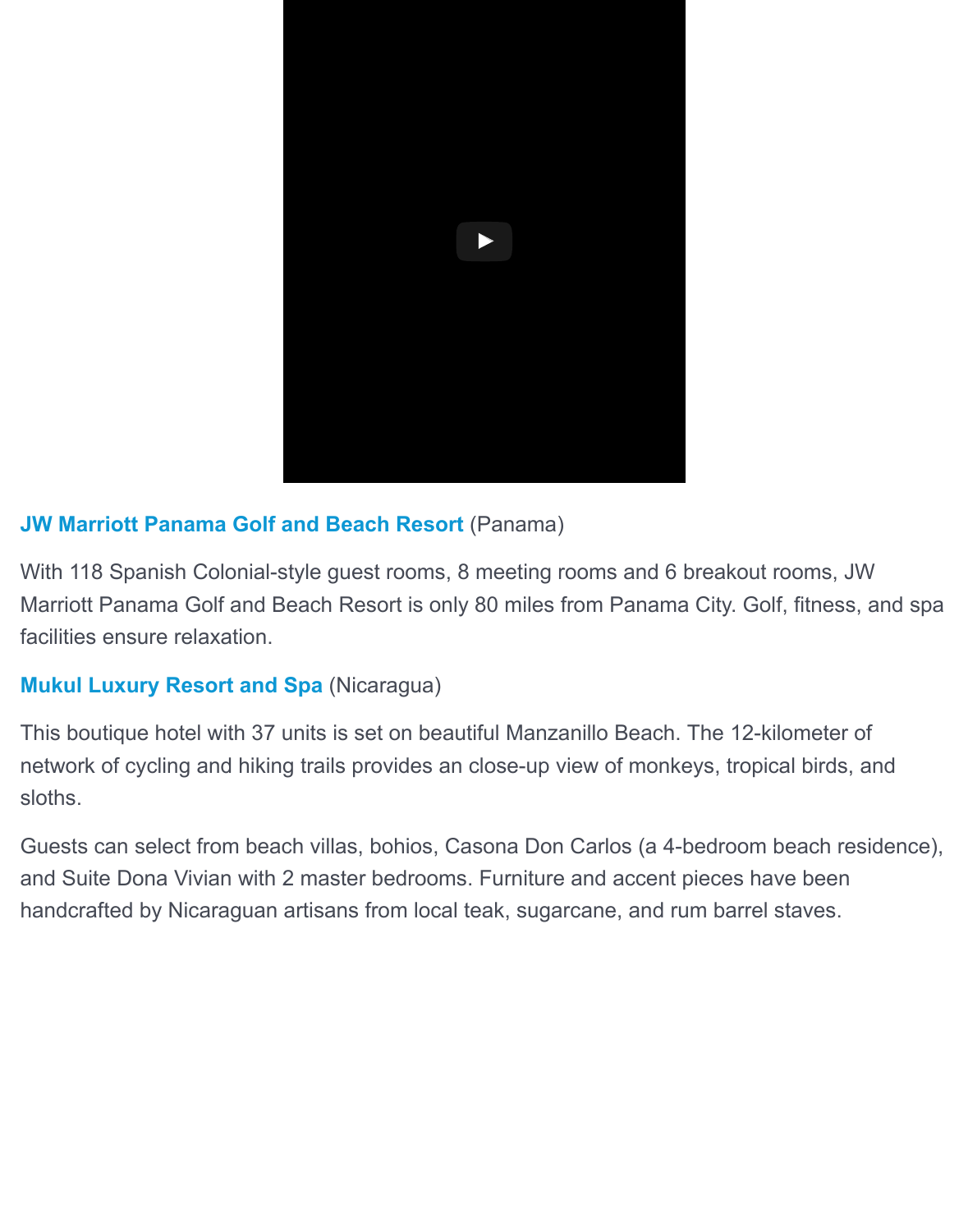**Cvent Event Blog has also profiled 4 Beach and Rainforest Resorts in Costa Ri Resorts in Latin America, Relaxing Rainforest Resorts in Central America, and Retreats and Eco-Lodges in Central America.**



## **Industry Categories**

Social Media

Site Selection & Budgeting

Association Tips

Meeting & Event Intelligence

Cvent News

Planning How-To's